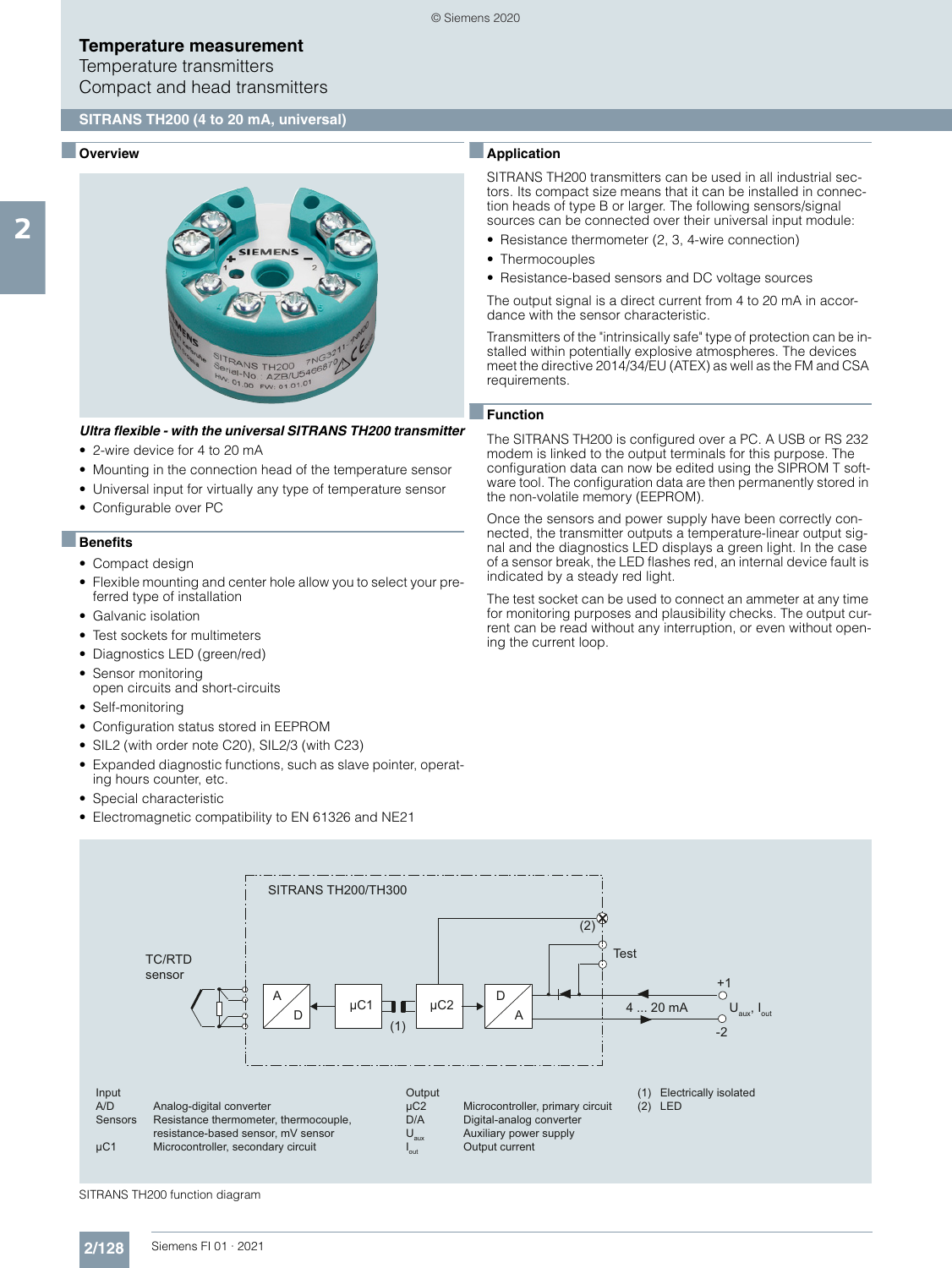2

Temperature transmitters Compact and head transmitters

# **SITRANS TH200 (4 to 20 mA, universal)**

# ■**Technical specifications**

| Input                                      |                                                                                                       | Thermocouples                                            |                                                                                                      |  |
|--------------------------------------------|-------------------------------------------------------------------------------------------------------|----------------------------------------------------------|------------------------------------------------------------------------------------------------------|--|
| Resistance thermometer                     |                                                                                                       | Measured variable                                        | Temperature                                                                                          |  |
| Measured variable                          | Temperature                                                                                           | Sensor type (thermocouples)                              |                                                                                                      |  |
| Sensor type                                |                                                                                                       | $\bullet$ Type B                                         | Pt30Rh-Pt6Rh acc. to IEC 584                                                                         |  |
| • According to IEC 60751                   | Pt25  Pt1000                                                                                          | $\bullet$ Type C                                         | W5%-Re acc. to ASTM 988                                                                              |  |
| • Acc. to JIS C 1604; $a = 0.00392 K^{-1}$ | Pt25  Pt1000                                                                                          | $\bullet$ Type D<br>$\bullet$ Type E                     | W3%-Re acc. to ASTM 988<br>NiCr-CuNi acc. to IEC 584                                                 |  |
| • According to IEC 60751                   | Ni25  Ni1000                                                                                          | $\bullet$ Type J                                         | Fe-CuNi acc. to IEC 584                                                                              |  |
| • Special type                             | Via special characteristic (max. 30<br>points)                                                        | $\bullet$ Type K                                         | NiCr-Ni acc. to IEC 584                                                                              |  |
| Sensor factor                              | 0.25  10 (adaptation of the basic<br>type, e.g. Pt100 to version<br>Pt25  1000)                       | $\bullet$ Type L<br>$\bullet$ Type N<br>$\bullet$ Type R | Fe-CuNi acc. to DIN 43710<br>NiCrSi-NiSi acc. to IEC 584<br>Pt13Rh-Pt acc. to IEC 584                |  |
|                                            |                                                                                                       | $\bullet$ Type S                                         | Pt10Rh-Pt acc. to IEC 584                                                                            |  |
| Units                                      | °C or °F                                                                                              | $\bullet$ Type T                                         | Cu-CuNi acc. to IEC 584                                                                              |  |
| Connection                                 |                                                                                                       | $\bullet$ Type U                                         | Cu-CuNi acc. to DIN 43710                                                                            |  |
| • Standard connection                      | 1 resistance thermometer (RTD) in 2-<br>wire, 3-wire or 4-wire connection                             | Units                                                    | °C or °F                                                                                             |  |
| • Averaging                                | 2 identical resistance thermometers<br>in 2-wire connection for generation of                         | Connection<br>• Standard connection                      |                                                                                                      |  |
|                                            | average temperature                                                                                   | • Averaging                                              | 1 thermocouple (TC)<br>2 thermocouples (TC)                                                          |  |
| • Differentiation                          | 2 identical resistance thermometers<br>(RTD) in 2-wire connection (RTD 1 -<br>RTD 2 or RTD 2 - RTD 1) | • Differentiation                                        | 2 thermocouples (TC) (TC1 - TC2 or<br>$TC2 - TC1$                                                    |  |
| Connection                                 |                                                                                                       | Response time                                            | $\leq$ 250 ms for 1 sensor with break                                                                |  |
| • 2-wire connection                        | Line resistance can be configured<br>≤100 Ω (loop resistance)                                         | Break monitoring                                         | monitoring<br>Can be switched off                                                                    |  |
| • 3-wire connection                        | No trim necessary                                                                                     | Reference junction compensation                          |                                                                                                      |  |
| • 4-wire connection                        | No trim necessary                                                                                     | • Internal                                               | With integrated Pt100 resistance ther-                                                               |  |
| Sensor current                             | $\leq$ 0.45 mA                                                                                        |                                                          | mometer                                                                                              |  |
| Response time                              | $\leq$ 250 ms for 1 sensor with break<br>monitoring                                                   | $\bullet$ External<br>• External fixed                   | With external Pt100 IEC 60751 (2-wire<br>or 3-wire connection)<br>Reference junction temperature can |  |
| Break monitoring                           | Always active (cannot be switched off)                                                                |                                                          | be set as fixed value                                                                                |  |
| Short-circuit monitoring                   | Can be switched on/off (default value:<br>ON)                                                         | Measuring range                                          | Assignable (see "Digital measuring<br>error" table)                                                  |  |
| Measuring range                            | Assignable (see "Digital measuring<br>error" table)                                                   | Min. measuring span                                      | Min. 40  100 °C (72  180 °F) (see<br>"Digital measuring error" table)                                |  |
| Min. measuring span                        | 10 °C (18 °F)                                                                                         | Characteristic curve                                     | Temperature-linear or special charac-<br>teristic                                                    |  |
| Characteristic curve                       | Temperature-linear or special charac-<br>teristic                                                     | mV sensor                                                |                                                                                                      |  |
| Resistance-based sensor                    |                                                                                                       | Measured variable                                        | DC voltage                                                                                           |  |
| Measured variable                          | Actual resistance                                                                                     | Sensor type                                              | DC voltage source (DC voltage<br>source possible over an externally                                  |  |
| Sensor type                                | Resistance-based, potentiometers                                                                      |                                                          | connected resistor)                                                                                  |  |
| Units                                      | Ω                                                                                                     | Units                                                    | mV                                                                                                   |  |
| Connection<br>• Standard connection        | 1 resistance-based sensor (R) in 2-                                                                   | Response time                                            | $\leq$ 250 ms for 1 sensor with break<br>monitoring                                                  |  |
| • Averaging                                | wire, 3-wire or 4-wire connection<br>2 resistance-based sensors in 2-wire                             | Break monitoring                                         | Can be switched off                                                                                  |  |
| • Differentiation                          | connection for averaging<br>2 resistance thermometers in 2-wire                                       | Measuring range                                          | $-10 + 70$ mV<br>$-100 + 1100$ mV                                                                    |  |
|                                            | connection $(R1 - R2$ or $R2 - R1)$                                                                   | Min. measuring span                                      | 2 mV or 20 mV                                                                                        |  |
| Connection                                 |                                                                                                       | Overload capability of the input                         | $-1.5+3.5$ V DC                                                                                      |  |
| • 2-wire connection                        | Line resistance can be configured<br>$\leq$ 100 Ω (loop resistance)                                   | Input resistance                                         | $\geq$ 1 M $\Omega$                                                                                  |  |
| • 3-wire connection                        | No trim necessary                                                                                     | Characteristic curve                                     | Voltage-linear or special characteris-                                                               |  |
| • 4-wire connection                        | No trim necessary                                                                                     |                                                          | tic                                                                                                  |  |
| Sensor current                             | $\leq 0.45$ mA                                                                                        |                                                          |                                                                                                      |  |
| Response time                              | $\leq$ 250 ms for 1 sensor with break                                                                 |                                                          |                                                                                                      |  |
|                                            | monitoring                                                                                            |                                                          |                                                                                                      |  |
| Break monitoring                           | Always active (cannot be switched<br>off)                                                             |                                                          |                                                                                                      |  |
| Short-circuit monitoring                   | Can be switched on/off (default value:<br>OFF)                                                        |                                                          |                                                                                                      |  |
| Measuring range                            | Assignable max. $0 \dots 2200 \Omega$ (see<br>"Digital measuring error" table)                        |                                                          |                                                                                                      |  |
| Min. measuring span                        | $5 \Omega$ 25 $\Omega$ (see "Digital measuring<br>error" table)                                       |                                                          |                                                                                                      |  |
|                                            |                                                                                                       |                                                          |                                                                                                      |  |

Characteristic curve Resistance-linear or special charac-teristic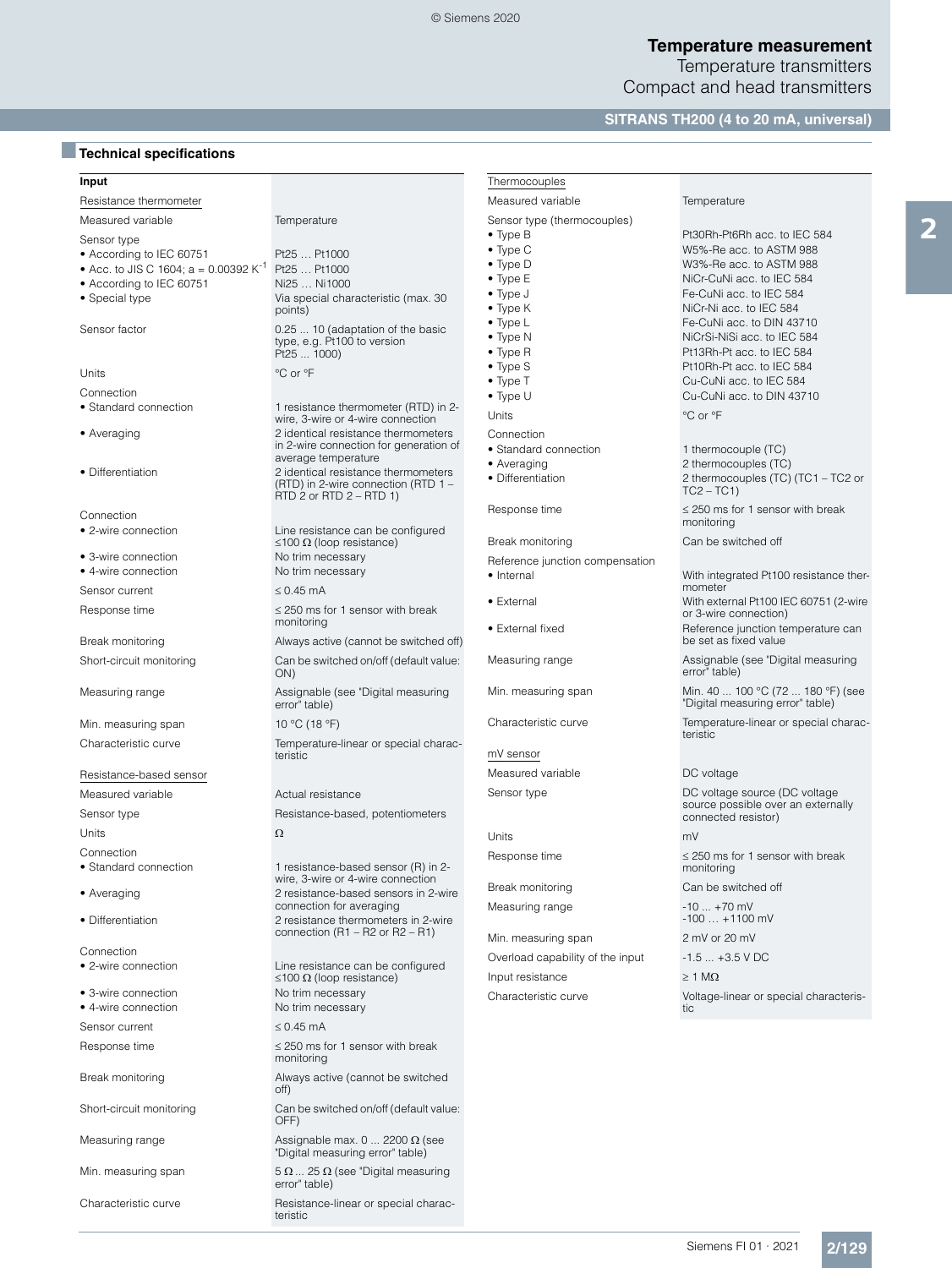Temperature transmitters Compact and head transmitters

# **SITRANS TH200 (4 to 20 mA, universal)**

# **Output**

| Output signal                                                                                             | 4  20 mA, 2-wire                                                                                                   |
|-----------------------------------------------------------------------------------------------------------|--------------------------------------------------------------------------------------------------------------------|
| Auxiliary power                                                                                           | 1135V<br>DC (to 30 V with Ex ia and ib; to 32<br>V with Ex nA/nL/ic)                                               |
| Max. load                                                                                                 | (U <sub>aux</sub> – 11 V)/0.023 A                                                                                  |
| Overrange                                                                                                 | 3.6  23 mA, infinitely adjustable<br>(default range: 3.80 mA  20.5 mA)                                             |
| Error signal (e.g. following sensor<br>fault) (conforming to NE43)                                        | 3.6  23 mA, infinitely adjustable<br>(default value: 22.8 mA)                                                      |
| Sample cycle                                                                                              | 0.25 s nominal                                                                                                     |
| Damping                                                                                                   | Software filter 1st order 0  30 s<br>(parameterizable)                                                             |
| Protection                                                                                                | Against reverse polarity                                                                                           |
| Galvanic isolation                                                                                        | Input against output 2.12 kV DC<br>$(1.5 \text{ kV}_{\text{rms}}$ AC)                                              |
| <b>Measuring accuracy</b>                                                                                 |                                                                                                                    |
| Digital measuring error                                                                                   | See "Digital measuring error" table                                                                                |
| Reference conditions<br>• Auxiliary power<br>$\bullet$ Load<br>• Ambient temperature<br>• Warming-up time | $24 V \pm 1 \%$<br>500 $\Omega$<br>23 °C<br>$> 5$ min                                                              |
| Error in the analog output (digital/ana- < 0.025 % of measuring span<br>log converter)                    |                                                                                                                    |
| Error due to internal reference junction $< 0.5$ °C (0.9 °F)                                              |                                                                                                                    |
| Effect of ambient temperature<br>• Analog measuring error<br>• Digital measuring error                    | 0.02 % of meas. span/10 °C (18 °F)                                                                                 |
| - with resistance thermometers<br>- with thermocouples                                                    | 0.06 °C (0.11 °F)/10°C (18 °F)<br>0.6 °C (1.1 °F)/10°C (18 °F)                                                     |
| Auxiliary power effect                                                                                    | $<$ 0.001 % of meas. span/V                                                                                        |
| Effect of load impedance                                                                                  | < 0.002 % of meas. span/100 $\Omega$                                                                               |
| Long-term drift<br>• In the first month<br>• After one year<br>• After 5 years                            | $\bullet$ < 0.02 % of measuring span<br>$\bullet$ < 0.2 % of measuring span<br>$\bullet$ < 0.3 % of measuring span |
| <b>Rated conditions</b>                                                                                   |                                                                                                                    |
| Ambient conditions                                                                                        |                                                                                                                    |
| Ambient temperature                                                                                       | $-40$ $+85$ °C ( $-40$ $+185$ °F)                                                                                  |
| Storage temperature                                                                                       | $-40$ $+85$ °C ( $-40$ $+185$ °F)                                                                                  |
| Relative humidity                                                                                         | < 98 %, with condensation                                                                                          |
| Electromagnetic compatibility                                                                             | acc. to EN 61326 and NE21                                                                                          |
| Design                                                                                                    |                                                                                                                    |
| Material                                                                                                  | Molded plastic                                                                                                     |
| Weight                                                                                                    | 50 g (0.11 lb)                                                                                                     |
| Dimensions                                                                                                | See "Dimensional drawings"                                                                                         |
| Cross-section of cables                                                                                   | Max. 2.5 mm <sup>2</sup> (AWG 13)                                                                                  |
| Degree of protection according to<br>IEC 60529<br>• Enclosure                                             | IP40                                                                                                               |
| • Terminals                                                                                               | IP00                                                                                                               |
|                                                                                                           |                                                                                                                    |

| <b>Certificates and approvals</b>                                            |                                                                                                                                                                                                                                                                                                                 |
|------------------------------------------------------------------------------|-----------------------------------------------------------------------------------------------------------------------------------------------------------------------------------------------------------------------------------------------------------------------------------------------------------------|
| Explosion protection ATEX                                                    |                                                                                                                                                                                                                                                                                                                 |
| EC type-examination certificate<br>• "Intrinsic safety" type of protection   | PTB 05 ATEX 2040X<br>II 1 G Ex ia IIC T6/T4<br>II 2 (1) G Ex ia/ib IIC T6/T4<br>II 3(1) G Ex ia/ic IIC T6/T4<br>II 1D Ex iaD 20 T115 °C                                                                                                                                                                         |
| . "Non-sparking and energy-limited<br>equipment" type of protection          | II 3 G Ex nL IIC T6/T4<br>II 3 G Ex nA IIC T6/T4                                                                                                                                                                                                                                                                |
| Explosion protection: FM for USA<br>• FM approval<br>• Degrees of protection | FM 3024169<br>IS / CI I, II, III / Div 1 / GP ABCDEFG<br>T6, T5, T4<br>CI I / ZN 0 / AEx ia IIC T6, T5, T4<br>NI / CI I / Div 2 / GP ABCDFG T6, T5,<br>T4<br>NI / CI I / ZN 2 / IIC T6, T5, T4                                                                                                                  |
| Explosion protection to FM for Canada<br>$(_{c}FM_{LIS})$                    |                                                                                                                                                                                                                                                                                                                 |
| • FM approval<br>• Degrees of protection                                     | FM 3024169C<br>IS / CI I, II, III / Div 1/ GP ABCDEFG<br>T6, T5, T4<br>NI / CI I / DIV 2 / GP ABCD T6, T5, T4<br>NIFW / CI I, II, III / DIV 2 / GP<br>ABCDFG T6, T5, T4<br>DIP / CI II, III / Div 2 / GP FG T6, T5,<br><b>T4</b><br>CI I / ZN 0 / Ex ia IIC T6, T5, T4<br>CI I / ZN 2 / Ex nA nL IIC T6, T5, T4 |
| Other certificates                                                           | EAC Ex(GOST), NEPSI, IEC, EXPO-<br><b>LABS</b>                                                                                                                                                                                                                                                                  |
| Software requirements for SIPROM T                                           |                                                                                                                                                                                                                                                                                                                 |
| PC operating system                                                          | Windows ME, 2000, XP, Win 7 and<br>Win 8; in connection with RS 232<br>modem, also Windows 95, 98 and<br>98SE                                                                                                                                                                                                   |

### Factory setting:

- Pt100 (IEC 751) in the 3-wire connection
- Measuring range: 0 ... 100 °C (32 ... 212 °F)
- Fault current: 22.8 mA
- Sensor offset: 0 °C (0 °F)
- Damping 0.0 s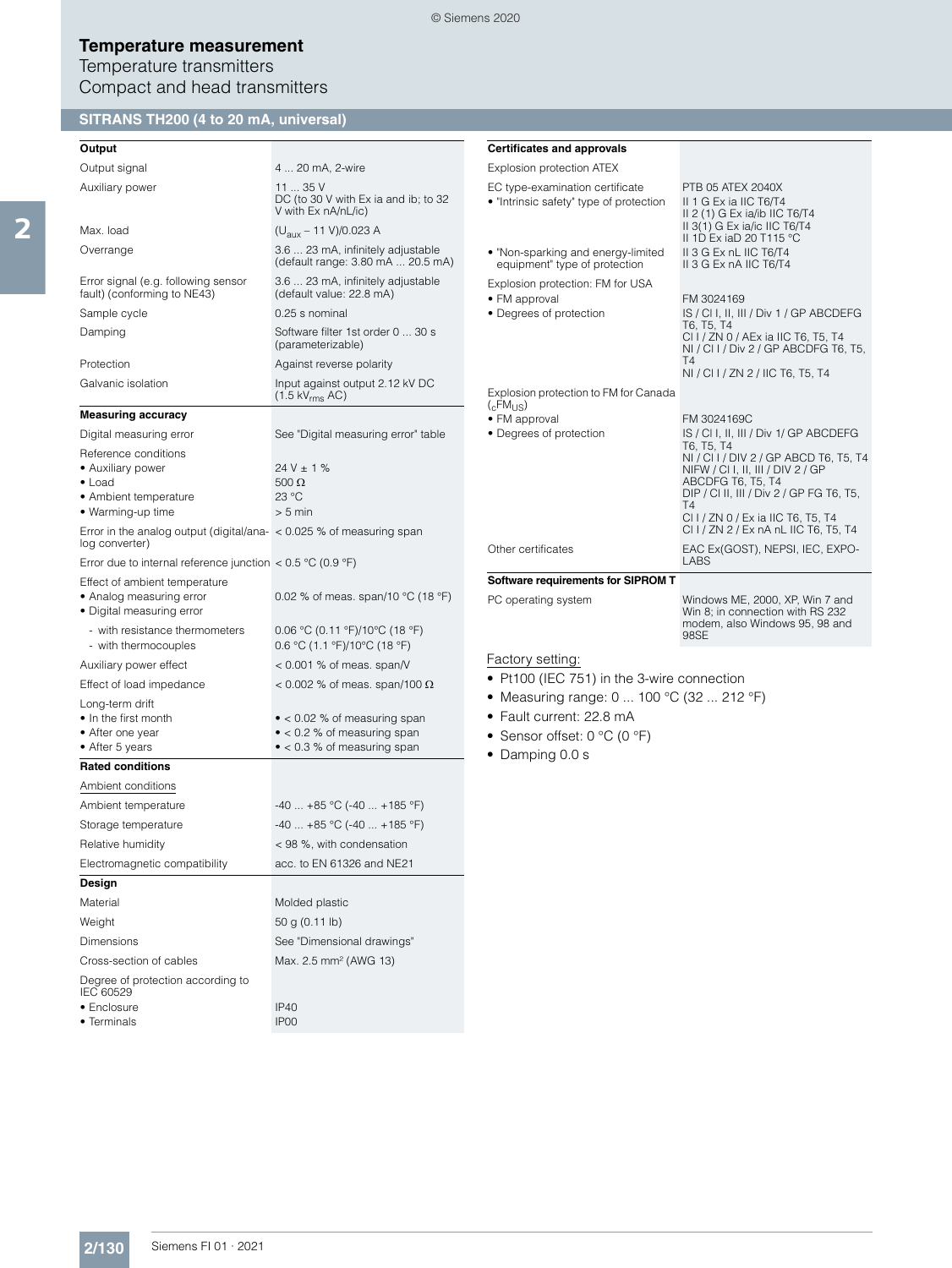Temperature transmitters Compact and head transmitters

#### **SITRANS TH200 (4 to 20 mA, universal)**

### *Digital measuring error*

#### Resistance thermometer

| Input                                   | <b>Measuring range</b>         | <b>Minimum</b><br>measuring span |               | Digital accuracy |               |
|-----------------------------------------|--------------------------------|----------------------------------|---------------|------------------|---------------|
|                                         | $^{\circ}$ C ( $^{\circ}$ F)   | °C                               | $(^{\circ}F)$ | °C               | $(^{\circ}F)$ |
| <b>According to</b><br><b>IEC 60751</b> |                                |                                  |               |                  |               |
| Pt25                                    | $-200+850$<br>$(-328+1562)$    | 10                               | (18)          | 0.3              | (0.54)        |
| Pt50                                    | $-200+850$<br>$(-328  + 1562)$ | 10                               | (18)          | 0.15             | (0.27)        |
| Pt100  Pt200                            | $-200+850$<br>$(-328 + 1562)$  | 10                               | (18)          | 0.1              | (0.18)        |
| Pt500                                   | $-200+850$<br>$(-328  + 1562)$ | 10                               | (18)          | 0.15             | (0.27)        |
| Pt1000                                  | $-200+350$<br>$(-328  +662)$   | 10                               | (18)          | 0.15             | (0.27)        |
| <b>According to</b><br>JIS C1604-81     |                                |                                  |               |                  |               |
| Pt25                                    | $-200+649$<br>$(-328  + 1200)$ | 10                               | (18)          | 0.3              | (0.54)        |
| Pt50                                    | $-200+649$<br>$(-328  + 1200)$ | 10                               | (18)          | 0.15             | (0.27)        |
| Pt100  Pt200                            | $-200+649$<br>$(-328  + 1200)$ | 10                               | (18)          | 0.1              | (0.18)        |
| Pt500                                   | $-200+649$<br>$(-328 + 1200)$  | 10                               | (18)          | 0.15             | (0.27)        |
| Pt1000                                  | $-200+350$<br>$(-328 +662)$    | 10                               | (18)          | 0.15             | (0.27)        |
| Ni 25  Ni1000                           | $-60+250$<br>$(-76  +482)$     | 10                               | (18)          | 0.1              | (0.18)        |

#### Resistance-based sensor

| Input      | <b>Measuring</b><br>range | <b>Minimum</b><br><b>Digital accuracy</b><br>measuring span |      |
|------------|---------------------------|-------------------------------------------------------------|------|
|            | Ω                         |                                                             |      |
| Resistance | 0390                      | 5                                                           | 0.05 |
| Resistance | 02200                     | 25                                                          | 0.25 |

#### Thermocouples

| Input        | <b>Measuring range</b><br><b>Minimum</b><br>measuring span |     |               | <b>Digital accuracy</b> |               |
|--------------|------------------------------------------------------------|-----|---------------|-------------------------|---------------|
|              | $^{\circ}$ C ( $^{\circ}$ F)                               | °C  | $(^{\circ}F)$ | °C                      | $(^{\circ}F)$ |
| Type B       | 100  1820<br>(2123308)                                     | 100 | (180)         | $2^{1}$                 | $(3.60)^{1}$  |
| Type C (W5)  | 02300<br>(324172)                                          | 100 | (180)         | $\overline{c}$          | (3.60)        |
| Type $D(W3)$ | 02300<br>(324172)                                          | 100 | (180)         | 1 <sup>2</sup>          | $(1.80)^2$    |
| Type E       | $-200+1000$<br>$(-328 + 1832)$                             | 50  | (90)          | 1                       | (1.80)        |
| Type J       | $-200+1200$<br>$(-328+2192)$                               | 50  | (90)          | 1                       | (1.80)        |
| Type K       | $-200+1370$<br>$(-328+2498)$                               | 50  | (90)          | 1                       | (1.80)        |
| Type L       | $-200+900$<br>$(-328  + 1652)$                             | 50  | (90)          | 1                       | (1.80)        |
| Type N       | $-200+1300$<br>$(-328  +2372)$                             | 50  | (90)          | 1                       | (1.80)        |
| Type R       | $-50+1760$<br>$(-58 +3200)$                                | 100 | (180)         | $\overline{c}$          | (3.60)        |
| Type S       | $-50+1760$<br>$(-58 +3200)$                                | 100 | (180)         | $\mathbf{2}$            | (3.60)        |
| Type T       | $-200+400$<br>$(-328  +752)$                               | 40  | (72)          | 1                       | (1.80)        |
| Type U       | $-200+600$<br>(-328  +1112)                                | 50  | (90)          | $\mathbf{2}$            | (3.60)        |

<sup>1)</sup> The digital accuracy in the range 100 to 300 °C (212 to 572 °F) is 3 °C

 $(5.4 °F)$ .

<sup>2)</sup> The digital accuracy in the range 1750 to 2300 °C (3182 to 4172 °F) is 2 °C (3.6 °F).

#### mV sensor

| Input     | <b>Measuring</b><br>range | <b>Minimum</b><br>measuring span | <b>Digital accuracy</b> |  |
|-----------|---------------------------|----------------------------------|-------------------------|--|
|           | mV                        | mV                               | μV                      |  |
| mV sensor | $-10+70$                  |                                  | 40                      |  |
| mV sensor | $-100 + 1100$             | 20                               | 400                     |  |

The digital accuracy is the accuracy after the analog/digital conversion including linearization and calculation of the measured value.

An additional error is generated in the output current 4 to 20 mA as a result of the digital/analog conversion of 0.025 % of the set span (digital-analog error).

The total error under reference conditions at the analog output is the sum from the digital error and the digital-analog error (poss. with the addition of reference junction errors in the case of thermocouple measurements).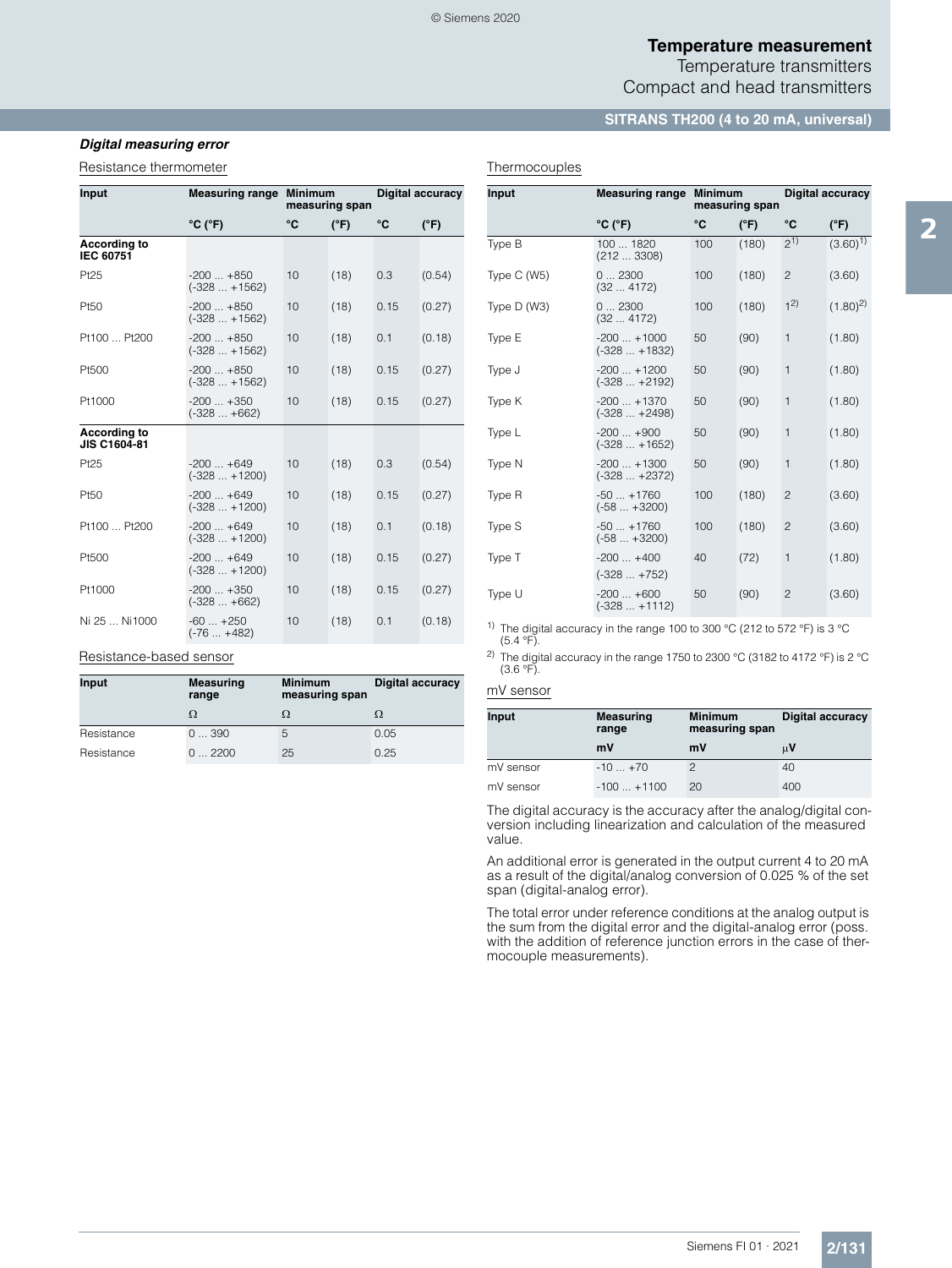Article No.

# **Temperature measurement**

Temperature transmitters Compact and head transmitters

### **SITRANS TH200 (4 to 20 mA, universal)**

#### ■**Selection and ordering data**

| <b>Head transmitter SITRANS TH200</b><br>For installation in connection head type B,<br>2-wire system 4  20 mA, programmable, with<br>galvanic isolation |                           |
|----------------------------------------------------------------------------------------------------------------------------------------------------------|---------------------------|
| Without explosion protection                                                                                                                             | 7NG3211-1NN00             |
| With explosion protection                                                                                                                                |                           |
| • According to ATEX                                                                                                                                      | 7NG3211-1AN00             |
| • According to FM ( <sub>C</sub> FM <sub>US</sub> )                                                                                                      | 7NG3211-1BN00             |
| <b>Options</b>                                                                                                                                           | Order code                |
| Append suffix "-Z" to article no., add order code<br>and plain text, if applicable.                                                                      |                           |
| Test report (5 measuring points)                                                                                                                         | C11                       |
| Functional safety SIL2                                                                                                                                   | C <sub>20</sub>           |
| Functional safety SIL2/3                                                                                                                                 | C <sub>23</sub>           |
| <b>Customer-specific programming</b>                                                                                                                     |                           |
| Measuring range to be set                                                                                                                                | Y01 <sup>1)</sup>         |
| Specify in plain text (max. 5 digits):<br>Y01: to  °C, °F                                                                                                |                           |
| Measuring point number (TAG) max. 8 charac-<br>ters                                                                                                      | $Y17^{2}$                 |
| Measuring point description, max. 16 charac-<br>ters                                                                                                     | $Y23^{2}$                 |
| Measuring point message, max. 32 characters                                                                                                              | $Y24^{2}$                 |
| Pt100 (IEC) 2-wire, $R_1 = 0 \Omega$                                                                                                                     | 1102 <sup>3</sup>         |
| Pt100 (IEC) 3-wire                                                                                                                                       | $U(03^3)$                 |
| Pt100 (IEC) 4-wire                                                                                                                                       | $U(04^3)$                 |
| Type B thermocouple                                                                                                                                      | $U20^{3})$ <sup>4</sup> ) |
| Type C thermocouple (W5)                                                                                                                                 | $U21^{3)}$                |
| Type D thermocouple (W3)                                                                                                                                 | $U22^{3})^{4}$            |
| Type E thermocouple                                                                                                                                      | $U23^{3})^{4}$            |
| Type J thermocouple                                                                                                                                      | $U24^{3})^{4}$            |
| Type K thermocouple                                                                                                                                      | $U25^{3})^{4}$            |
| Type L thermocouple                                                                                                                                      | $U26^{3}^{4}$             |
| Type N thermocouple                                                                                                                                      | $U27^{3})^{4}$            |
| Type R thermocouple                                                                                                                                      | $U28^{3})^{4}$            |
| Type S thermocouple                                                                                                                                      | $U29^{3)}^{(4)}$          |
| Type T thermocouple                                                                                                                                      | $U30^{3}$ <sup>4</sup> )  |
| Type U thermocouple                                                                                                                                      | $U31^{3})$ <sup>4</sup> ) |
| For TC: Cold junction compensation: external<br>(Pt100, 3-wire)                                                                                          | U41                       |
| For TC: Cold junction compensation:<br>external with fixed value: specify in plain text                                                                  | Y50                       |
| Enter special deviating customer-specific set-<br>ting in plain text                                                                                     | Y09 <sup>5)</sup>         |
| Fault current 3.6 mA (instead of 22.8 mA)                                                                                                                | $U36^{2}$                 |
| Cable extension<br>Transmitter with installed cable extension<br>200 mm (7.87 inch), for Pt100 in 4-wire connec-<br>tion                                 | <b>W01</b>                |
|                                                                                                                                                          |                           |

<sup>1)</sup> For customer-specific programming for RTD and TC, the start value and the end value of the required measuring span must be specified here.

2) For this selection, Y01 or Y09 must also be selected.

3) For this selection, Y01 must also be selected.

4) nternal reference junction compensation is selected as the default for TC.

5) For customer-specific programming for mV and ohm, the start value and the end value of the required measuring span and the unit must be entered here.

#### *Accessories*

|                                                                                                                                                                | Article No. |
|----------------------------------------------------------------------------------------------------------------------------------------------------------------|-------------|
| Additional accessories for assembly, connec-<br>tion and transmitter configuration, see page<br>2/251.                                                         |             |
| Modem<br>Modem with USB interface and SIPROM T soft-<br>ware                                                                                                   | 7NG3092-8KN |
| Mounting rail adapter for head transmitter<br>(Quantity delivered: 5 units)                                                                                    | 7NG3092-8KA |
| <b>Connecting cable</b><br>4-wire, 200 mm (7.87 inch), for sensor connec-<br>tions when using head transmitters in the high<br>hinged cover (set with 5 units) | 7NG3092-8KC |

For supply units, see Catalog FI01 section "Supplementary components"

#### Ordering example 1:

7NG3211-1NN00-Z Y01+Y17+U03 Y01: -10 ... +100 °C Y17: TICA123

Ordering example 2:

7NG3211-1NN00-Z Y01+Y23+ U25 Y01: -10 ... +100 °C Y23: TICA1234HEAT

#### Factory setting:

- Pt100 (IEC 751); 3-wire connection
- Measuring range: 0 … 100 °C (32 … 212 °F)
- Fault current: 22.8 mA
- Sensor offset: 0 °C (0 °F)
- Damping 0.0 s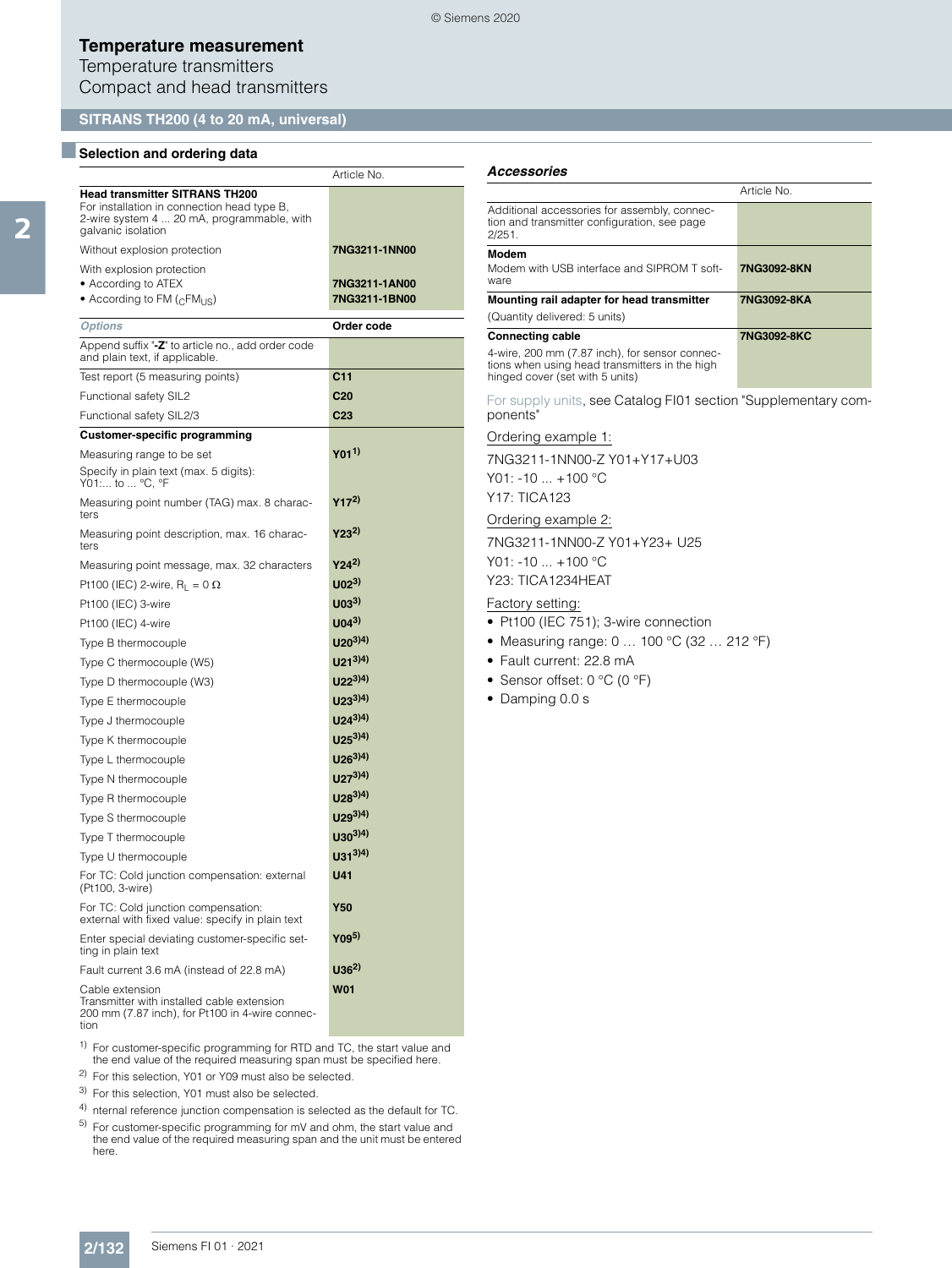Temperature transmitters Compact and head transmitters

**SITRANS TH200 (4 to 20 mA, universal)**

# ■**Dimensional drawings**



SITRANS TH200, dimensions and pin assignment, dimensions in mm (inch)





SITRANS TH200, mounting of transmitter on DIN rail



DIN rail adapter, dimensions in mm (inch)